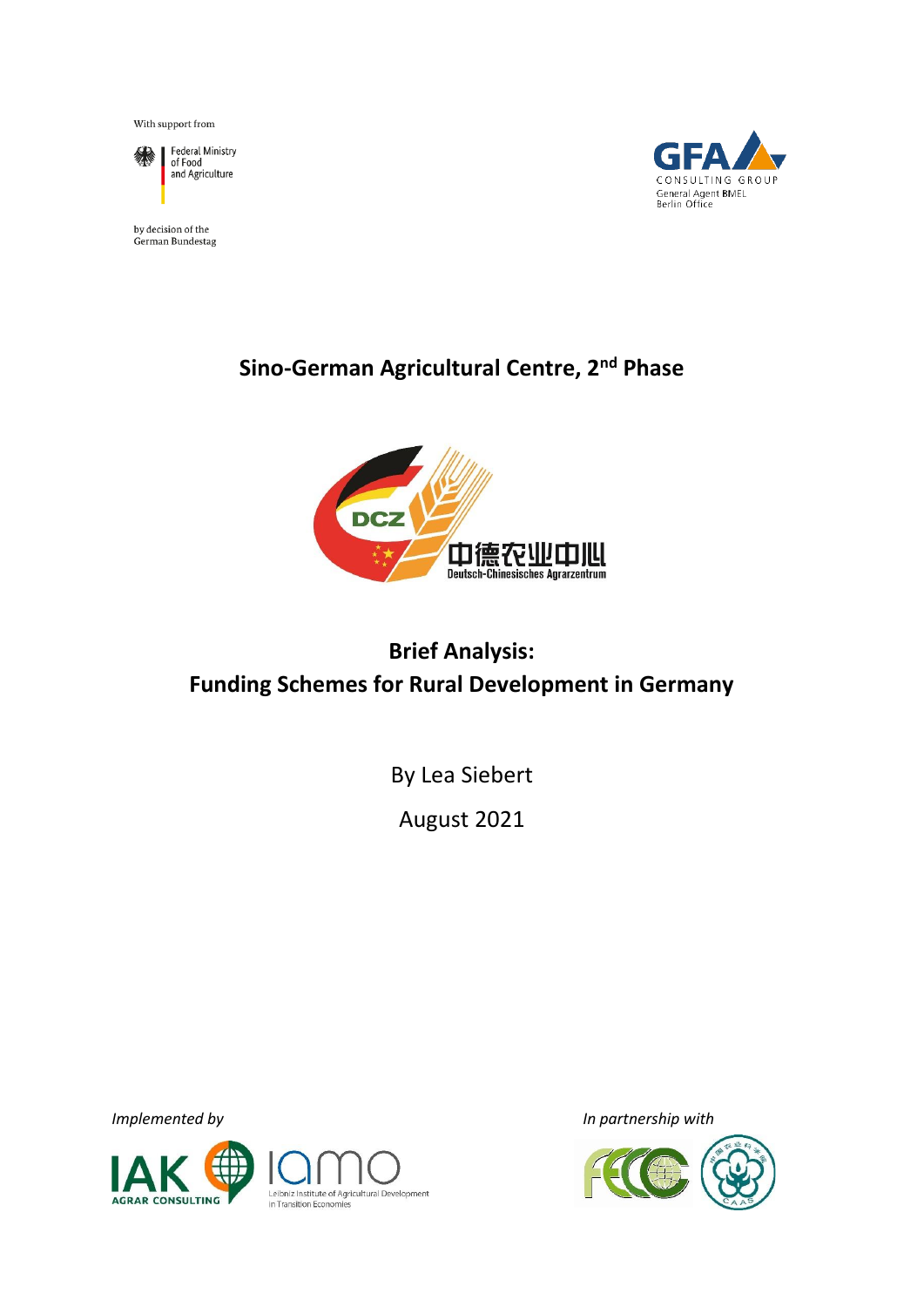

#### **Disclaimer:**

This study is published under the responsibility of the Sino-German Agricultural Centre (DCZ), which is funded by the German Federal Ministry of Food and Agriculture (BMEL). All views and results, conclusions, proposals or recommendations stated herein are the property of the authors and do not necessarily reflect the opinion of the BMEL.

#### **About the author:**

**Lea Siebert** works as a junior expert in Agricultural Policy & Sciences at the DCZ. She studied Geography and Chinese at the Freie Universität Berlin and holds a MSc in Urban Ecosystem Sciences from the Technical University of Berlin. In her research she specialized in soil science with a focus on sustainable agriculture, energy crops and environmental policies.

#### **Published by:**

Sino-German Agricultural Centre

Reprints or reproduction of any kind only with permission of the publisher.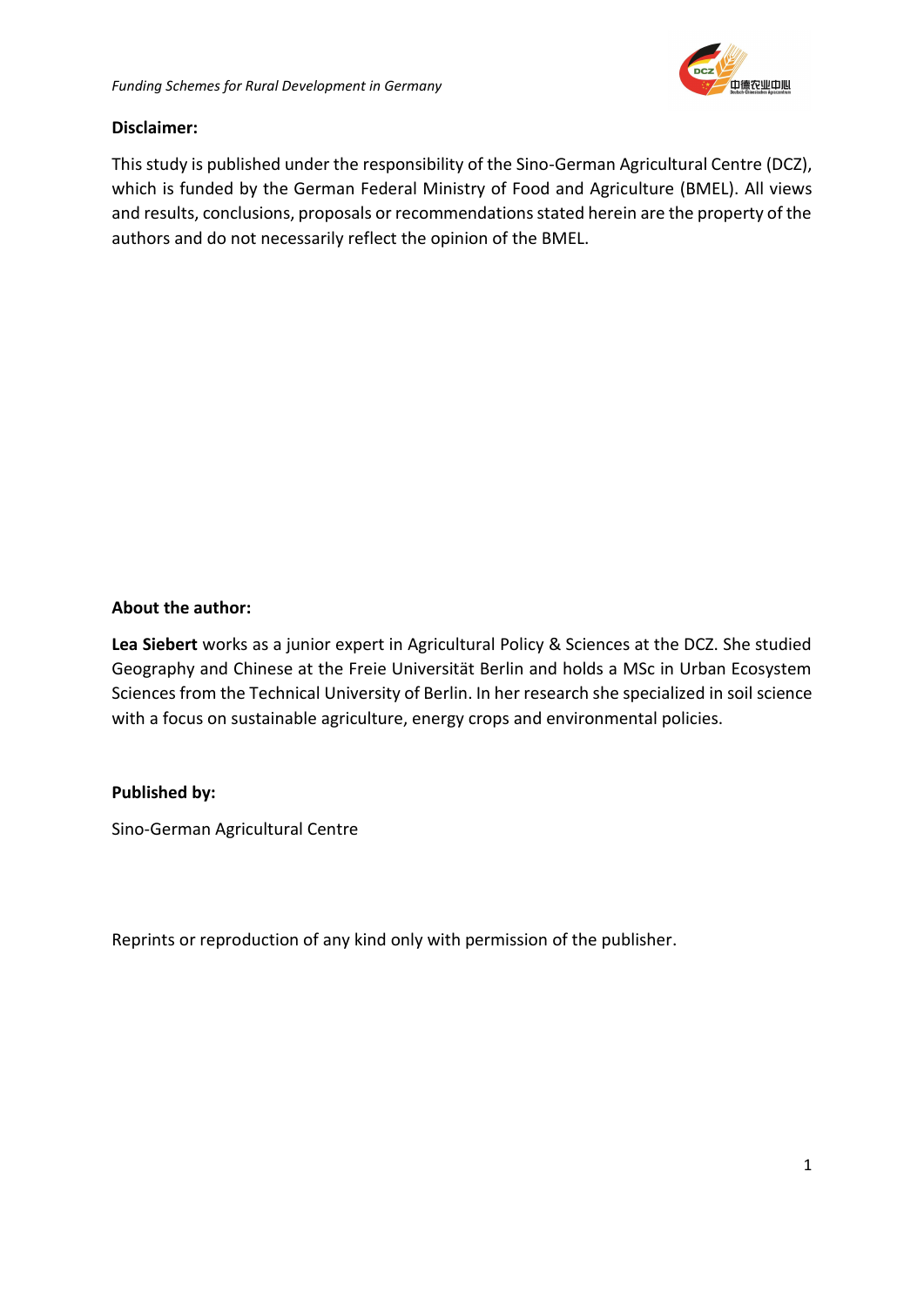

## Abbreviations

| <b>BMEL</b>   | German Federal Ministry of Food and Agriculture                                             |
|---------------|---------------------------------------------------------------------------------------------|
| <b>BULE</b>   | Federal Programme for Rural Development                                                     |
| <b>CAP</b>    | European Common Agricultural Policy                                                         |
| EAFRDP        | European Agricultural Fund for Rural Development                                            |
| EIP-AGRI      | European Innovation Partnerships for Agricultural Productivity and Sustainability           |
| EU            | European Union                                                                              |
| GAK           | Framework Plan for Joint Task 'Improving Agricultural Structures and Coastal<br>Protection' |
| <b>LEADER</b> | 'Links between the rural economy and development actions'                                   |
| <b>RDP</b>    | Rural Development Programme                                                                 |
|               |                                                                                             |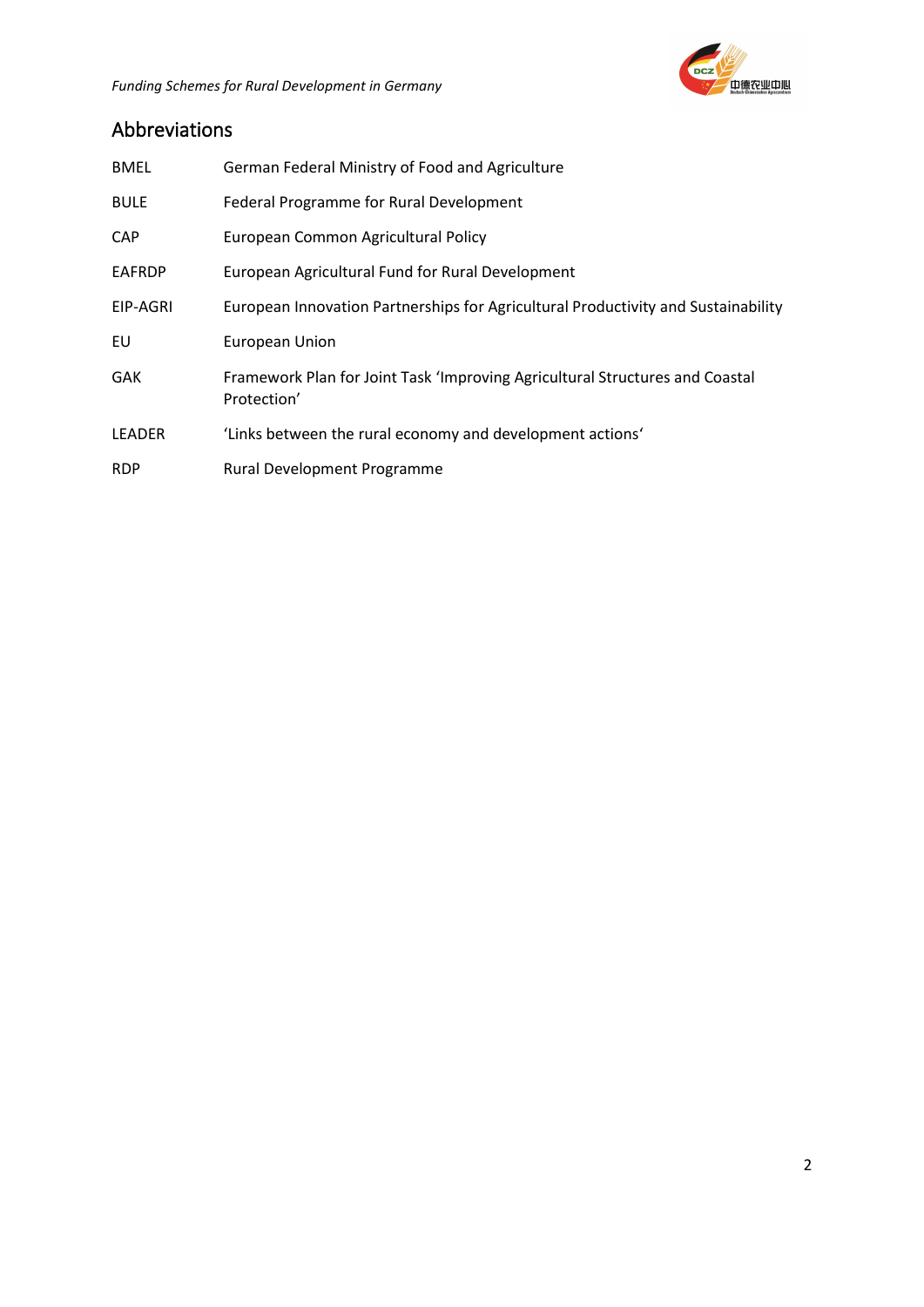### **Introduction & Summary**

As there is no sharp distinction between rural and urban areas, regions in Germany are classified as "rural" based on a number of factors, such as lower settlement and population density, larger proportion of farmland and forests, larger proportion of one or two-storey houses and larger distance to larger regional hubs (Thünen-Institut für Ländliche Räume 2021). According to this classification, which is also recognised by the German Federal Ministry of Food and Agriculture (BMEL), approximately 91% of German territory is defined as rural by varying degrees and hence, 57% of the population live in rural areas. Traditionally, decentralised settlements and economic structures are seen as a strength, and the German government aims to provide equal living conditions in both urban and rural areas. In response to the current challenges in rural areas such as an aging and declining population, decreasing employment opportunities and remaining disparities between Eastern and Western Germany, several rural development programmes are implemented. Due to the federal system in Germany, the European Union (EU) and the German federal government are providing a framework for the main topics and funding areas as well as financial support, but concrete measures and regional funding schemes are designed by the 16 German federal states.

In this short analysis, funding schemes for rural development in Germany are presented. By taking into account the complex legislative structure of the EU, the German federal government and the federal states, the following sections are structured by the political hierarchy of existing funding instruments – starting with the framework provided by the EU to the legislation at national government level and finally the practical implementation at regional level.

#### **Key Messages**

- Within the framework of the European Common Agricultural Policy (CAP), the **European Agricultural Fund for Rural Development (EAFRD)** provides funding for rural development to the EU member states.
- During the last CAP funding period 2014-2020, Germany received **approx. 9.45 billion euros** from the EAFRD.
- In total, Germany spent **approx. 16.85 billion euros** on rural development in 2014-2020, including co-financing from the EU.
- The main funding areas for rural development in Germany are stated and updated in the **Framework Plan for Joint Task 'Improving Agricultural Structures and Coastal Protection' (GAK)**.
- Due to the **federal system**, the German federal states write their own Rural Development Programmes and take regional strengths and weaknesses into account when deciding how to distribute funding from the government and EU.
- The German **"Federal Programme for Rural Development" (BULE)** as well as the European **LEADER** and **EPI-AGRI** programmes follow a bottom-up approach and aim at supporting development projects and ideas initiated by local residents in rural areas.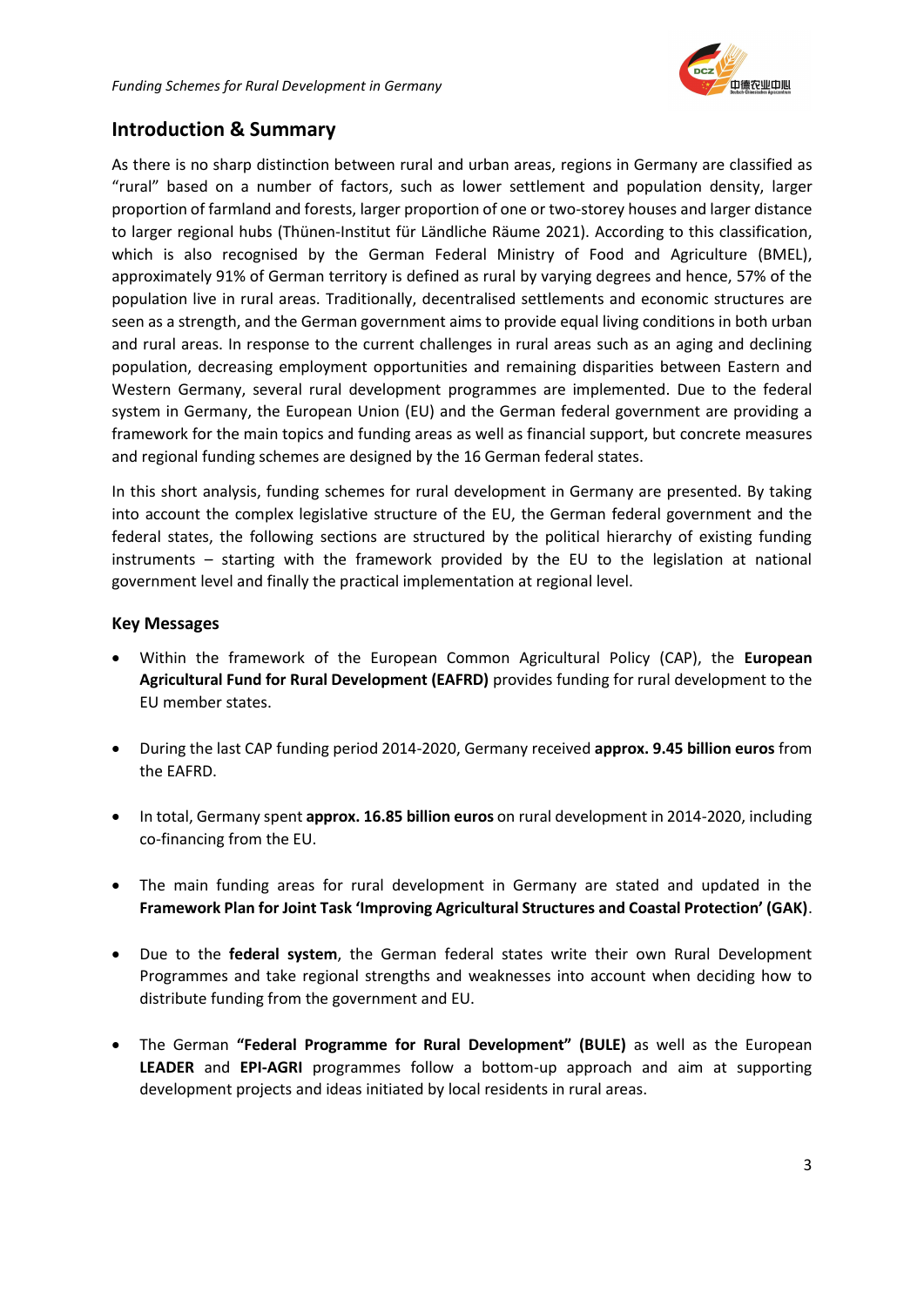

## **1. Funding from the European Union**

The EU provides funding to its member states to support agriculture and rural development within the framework of the **European Common Agricultural Policy (CAP)**. In addition to direct payments to farmers based on the size of their fields, the EU currently also provides co-funding for investments in rural development strategies and projects in Germany of approx. 1.35 billion euros per year, which adds up to 9.45 billion euros for the previous funding period 2014-2020 (BMEL 2019)<sup>1</sup>. EU funding for rural development is provided by the European Agricultural Fund for Rural Development (EAFRD) which sets a framework of priority areas concerning environmental, social and economic aspects of rural development in the so-called EAFRD-Regulation (EU 2013). In particular, the EAFRD requires that 30 % of funding must be used to address environmental protection and climate change and 5 % of funding must be used for measures within the LEADER $^2$  approach. Due to the federal state system in Germany, 13 Rural Development Programmes (RDP) developed at federal state level, are summarised by the National Framework which is then approved and monitored by the European Commission (EC 2020). Programmes to foster innovation in rural areas, such as LEADER and EIP-AGRI<sup>3</sup>, are also implemented within the RDPs, and German federal states decide how much funding they allocate for which measure. As the EAFRD only provides co-funding, in the 2014-2020 period the German federal government and the German federal states allocated 4.7 billion euros to co-finance 9.45 billion euros received from the EU. As some federal states allocated 2.7 billion euros of additional funding, the total funding for RDP (2014-2020) amounted to 16.85 billion euros (BMEL 2019).

Based on the 13 RDPs, in Germany most of the funding (from EU and national budget) is used for the following measures (the following values are averages from the 13 RDPs):

- 21 % for measures for agri-environmental and climate protection
- 17 % for investments in the agricultural as well as processing and marketing sector
- 15 % for provision of basic services and village renovation in rural areas
- 12 % for LEADER programme
- 11 % for organic farming
- 12 % for compensatory allowance for disadvantaged areas
- 4 % for flood and coastal protection

In section 3, the characteristics of LEADER and EPI-AGRI funding schemes within the federal states' RDP will be explained and demonstrated on the basis of selected case studies.

 $1$  Due to ongoing negotiations about the funding period 2021-2027, the start date of the new CAP phase has been postponed to 2023 and most existing funding instruments from the previous funding period have been extended until then.

<sup>&</sup>lt;sup>2</sup> LEADER is a French acronym for "Liaison Entre Action de Développement de l'Économie Rurale" and means "Links between the rural economy and development actions"

<sup>&</sup>lt;sup>3</sup> EIP-Agri stands for "European Innovation Partnerships for Agricultural Productivity and Sustainability"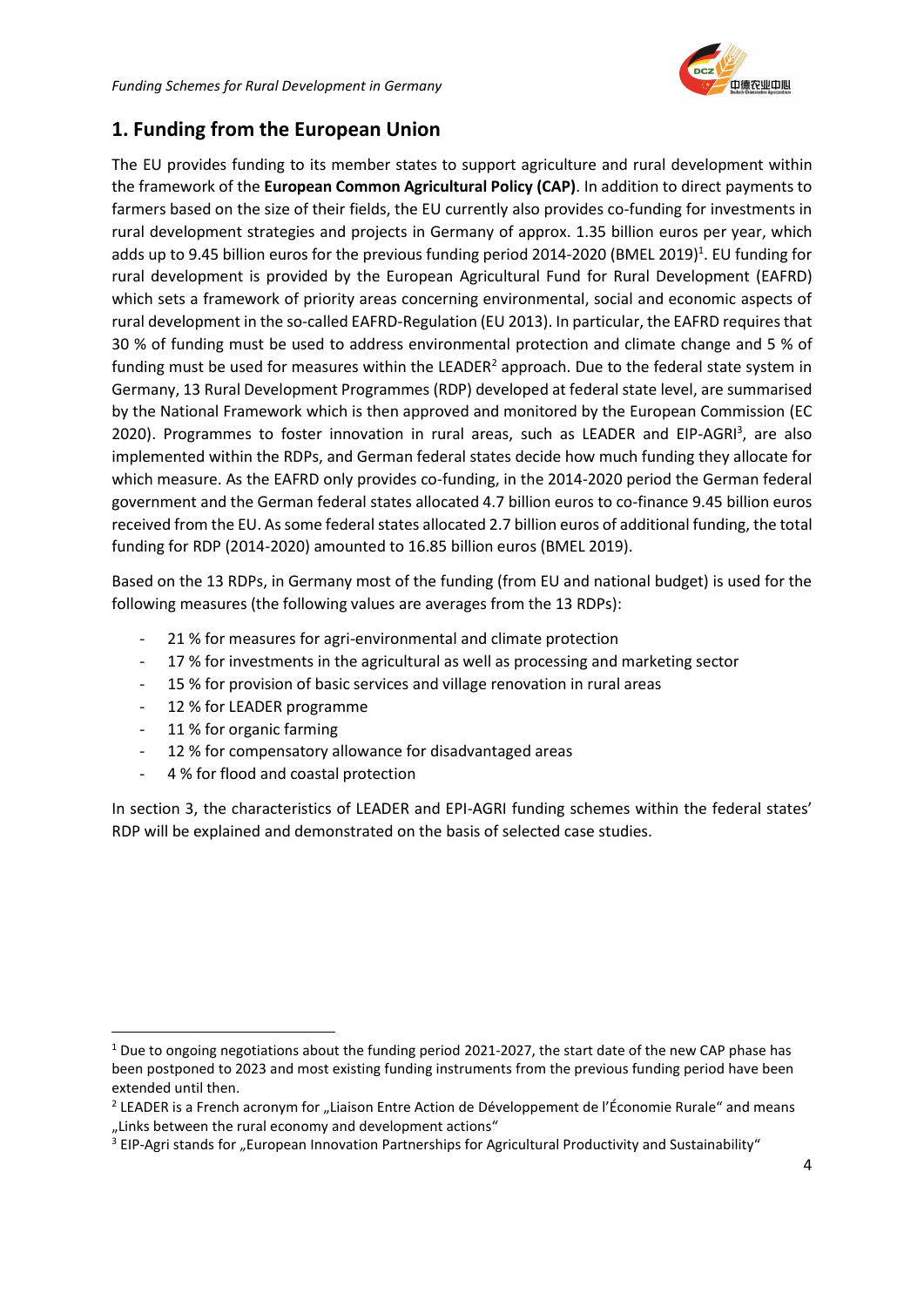

## **2. Funding from the German Federal Government**

At national level in Germany, the **Framework Plan for Joint Task 'Improving Agricultural Structures and Coastal Protection' (GAK)** is the most important funding program for the development of rural areas (BMEL 2021a). The GAK sets the main funding areas for the next four years and is also the basis for the National Framework submitted for application of European funding according to the EAFRD-Regulation<sup>4</sup>. For the 2021-2024 period, the first funding area, "integrated rural development" - which is followed by eight other funding areas concerning the support of agricultural holdings, animal welfare, sustainable agricultural practices etc. – directly addresses the development of rural areas. The German government's objective is to achieve equal living conditions in all regions including improved accessibility of basic social services and lasting strengthening of economic power (BMEL 2021b). The funding is primarily provided to municipalities and municipal associations who can apply for financial support for measures that go beyond mandatory development schemes. The funds are provided as co-financing, i.e. the federal government pays 65-75% of the costs depending on the respective measure. In 2021, the budget for "integrated rural development" in the GAK amounts to approx. 218 million euros, 60% (131 million) paid by the federal government. Furthermore, in 2021 109 million euros funding is provided by the EAFRD and other European funds, whereas municipalities and federal states add 52 million euros to the budget. In addition, since 2018 the **Special Framework Plan "Promotion of Rural Development"** supports rural development at federal state level with cofunding from the German federal government – in 2021 with approx. 310 million euros, 60% (186 million euros) paid by the federal government, 40% by the federal states. The federal states can apply for this additional funding after using their share in the regular GAK (BMEL 2020).

For funding of pilot projects and pilot regions with the overarching objective of improving living conditions in rural areas, the BMEL coordinates the **"Federal Programme for Rural Development" (BULE)** with a budget of 62.7 million euros in 2021. Unlike funding provided by GAK, here, besides local authorities also local stakeholders like citizens' initiatives, associations and institutions can apply with a concept paper for a specific project. The funding scheme is structured in four modules:

- In **Pilot Projects** new ideas are tested for improving rural infrastructure and making rural areas more attractive for both potential employers and residents, e.g. a project to enhance mobility of young or elderly people on the countryside
- In **Pilot Regions** several pilot projects are implemented at the same time, e.g. in the "Smart Rural Regions" Programme for testing central online platform for services related to emobility, e-learning and online health services in one region, developed by the Fraunhofer-Institute (IESE).
- In the "Our village has a future" **competition**, villages all over Germany demonstrate how they establish good living conditions by group activities and initiatives while addressing demographic and economic challenges. Every year three villages are selected and receive a price.
- **Research funding** aims at supporting the knowledge transfer between stakeholders from research, economy, practitioners, politicians and administration.

Until today, BULE provided approx. 100 million euros funding for about 2000 projects (BMEL 2021a).

<sup>&</sup>lt;sup>4</sup> As the CAP funding phases are seven years, whereas the GAK is renewed every year, the National Framework is regularily updated and submitted for approval to the European Commission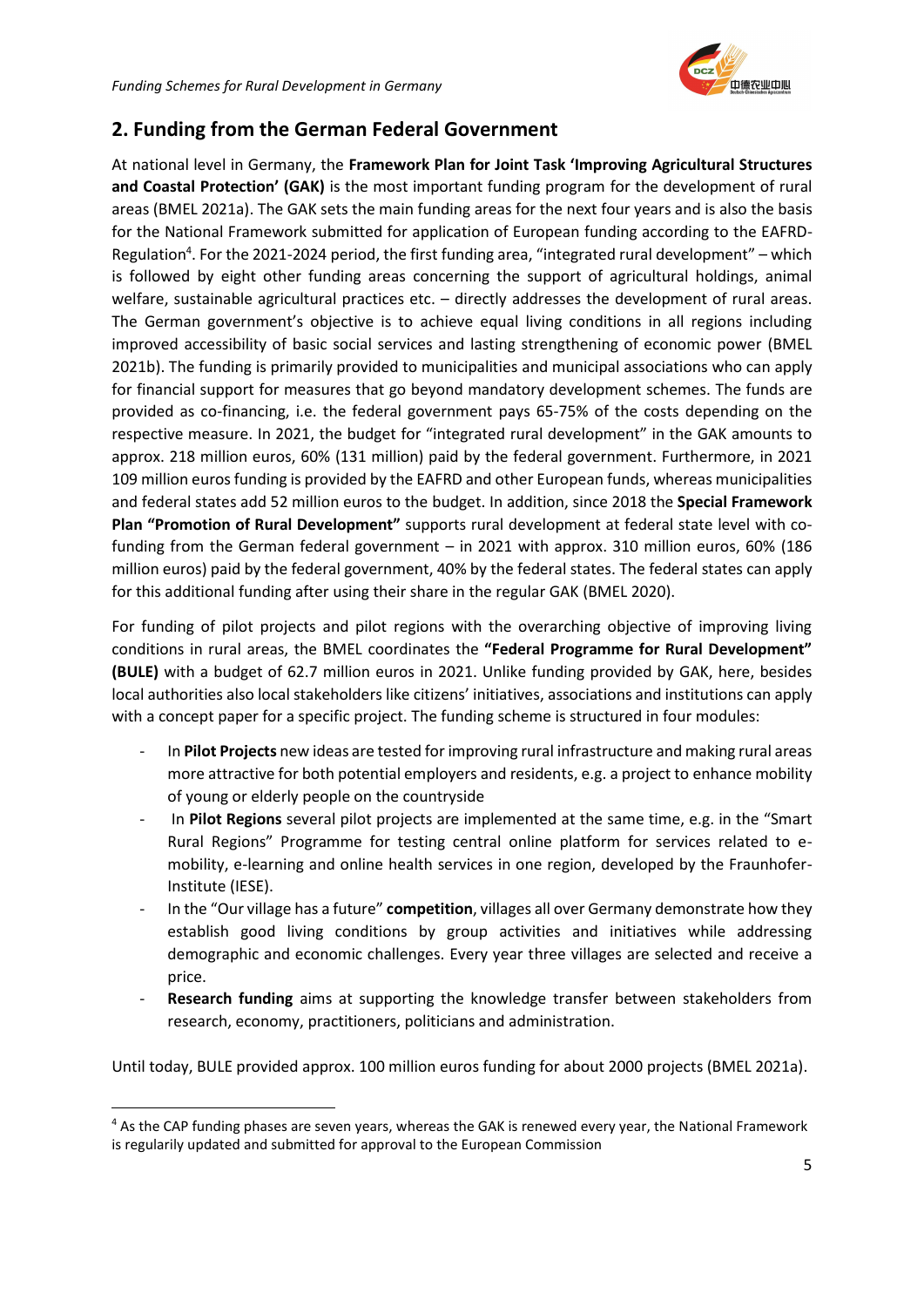

## **3. Case Studies for Funding through LEADER and EIP-AGRI Schemes**

LEADER and EIP-AGRI, both funding programmes by the EU within CAP, aim to support rural development in EU member states. The implementation of these programmes and the proportion of funding they receive is decided by the respective German federal states and stipulated in their RDP. Even though both programmes have a bottom-up approach in order to engage citizens of rural areas in the development process, however, scope, budget and objectives vary.

**LEADER** is a well-established programme which is implemented since the 1990s and which currently receives a mandatory proportion of at least 5% of the EAFRD funding in the CAP. At the beginning of a new CAP funding period, public and private stakeholders – e.g. farmers, rural businesses, local organisations, public authorities – form so-called "local action groups", develop a local development strategy to turn their rural area into a LEADER-region and apply with the respective federal state. The federal state decides which regions become LEADER-regions and the successful local action groups decide which regional projects comply with their development strategy and can receive funding. The EAFRD pays at maximum 80 % of the project, co-financed by public funds from the federal state or the municipality. Until today there are 321 LEADER-regions in Germany.

**EIP-AGRI** stands for "European Innovation Partnerships for Agricultural Productivity and Sustainability" and was only started in 2012. While LEADER has a broader scope and addresses general development projects for the rural economy, EIP-AGRI specifically aims at agriculture. Furthermore, the objective is to find innovative solutions to specific problems under the overarching challenge of "producing more with less". As a result, the applicants who form so-called "operational groups" are researchers, consultants, companies or associations with the aim to bring in particular researchers and practitioners together and test an innovative solution in the field. An operational group can apply for funding for one project a time and for a limited timeframe, usually three years.

LEADER and EPI-AGRI can be combined in one region: after a cooperation project co-financed with the LEADER approach, an EPI-AGRI innovation project can be initiated in order to solve a specific problem that was identified by the local action group (LEADER). On the other hand, after a solution has been tested in the field within an EPI-AGRI project, this approach can then be implemented at a larger scale and might receive funding within the LEADER programme.

#### **LEADER Case Studies**



*© SPESSARTregional e.V. 2021 (ENRD 2021a)*

**Local Village Shop:** The local action group in the Spessart LEADER area in the German federal state Hessen aimed to support both the distribution of regional high-quality products and the economic situation of local village shops in this rural region. Therefore, they helped establishing a network of village shops and regional producers including a joint order catalogue and coordinated delivery routes to save CO2. Furthermore, this measure helped saving 23 full-time jobs in different village shops (ENRD 2021a).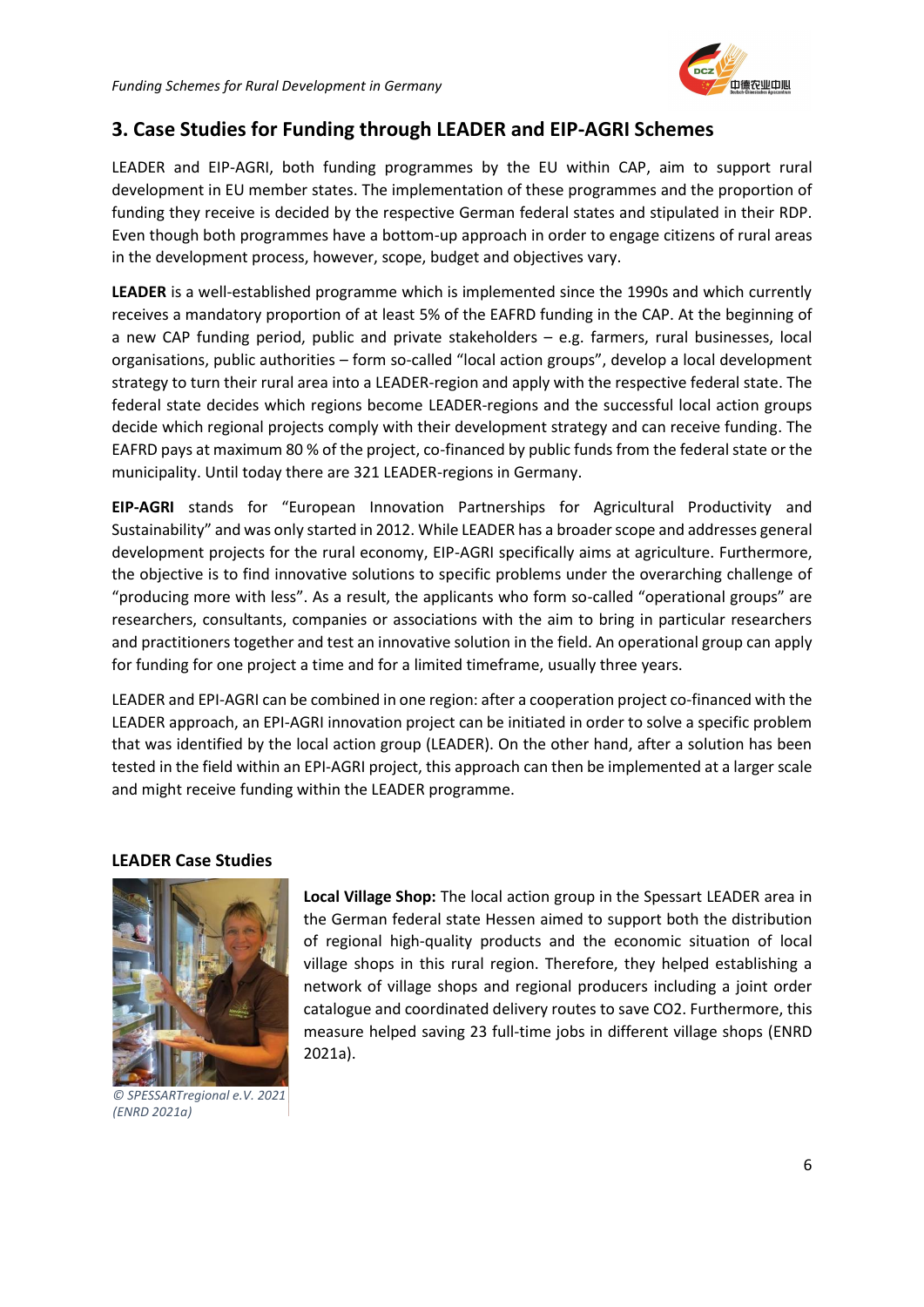



**Na-Tür-lich Dorf – Nature conservation at the doorstep:** In order to strengthen regional biodiversity in two LEADER regions of Eifel and Zülpicher Börder, this LEADER-financed project organised various demonstration and communication activities in several village. Through 100 small actions, like public walks through villages, lectures, announcements and articles in the local press as well as advisory meetings, local residents were involved and awareness about nature conversation was successfully raised. The LEADER scheme provided 141,684 euros of funding, whereas the whole project costed 653,926 euros (ENRD 2021b).



*© GvB 2021*

#### **EPI-AGRI Case Studies**



*© A. Nagel 2021 (Land Brandenburg 2019)*

**Water buffaloes preserving biodiversity and wetland landscape:** In a Natura2000 area in Berlin water buffaloes were introduced to prevent the encroachment of woody vegetation through grazing. Letting buffaloes graze in this area is also much more cost-effective than mechanical mowing. LEADER-funds were used to build enclosures for the herd, installing signs for visitors and constructing drinking spots. The project received a very positive feedback from the public and the local population and the buffalos are now attracting visitors from Berlin city and beyond. Out of a total budget of 119,810 euros, the EAFRD covered 47,801 euros (ENRD 2017).

**pH-BB – Precise liming in soils in Brandenburg:** In this EIP-AGRI project companies, local authorities, research institutes and a university collaborated to conduct research on how to improve soil pH in agricultural soils in Brandenburg. Various measures to assess local soil characteristics were tested and assessed. The objective of this ongoing project is to improve yields and soil fertility through more precise liming methods. Out of a budget of 1,830,383 euros, the EAFRD covers 1,456,674 euros (Land Brandenburg 2019).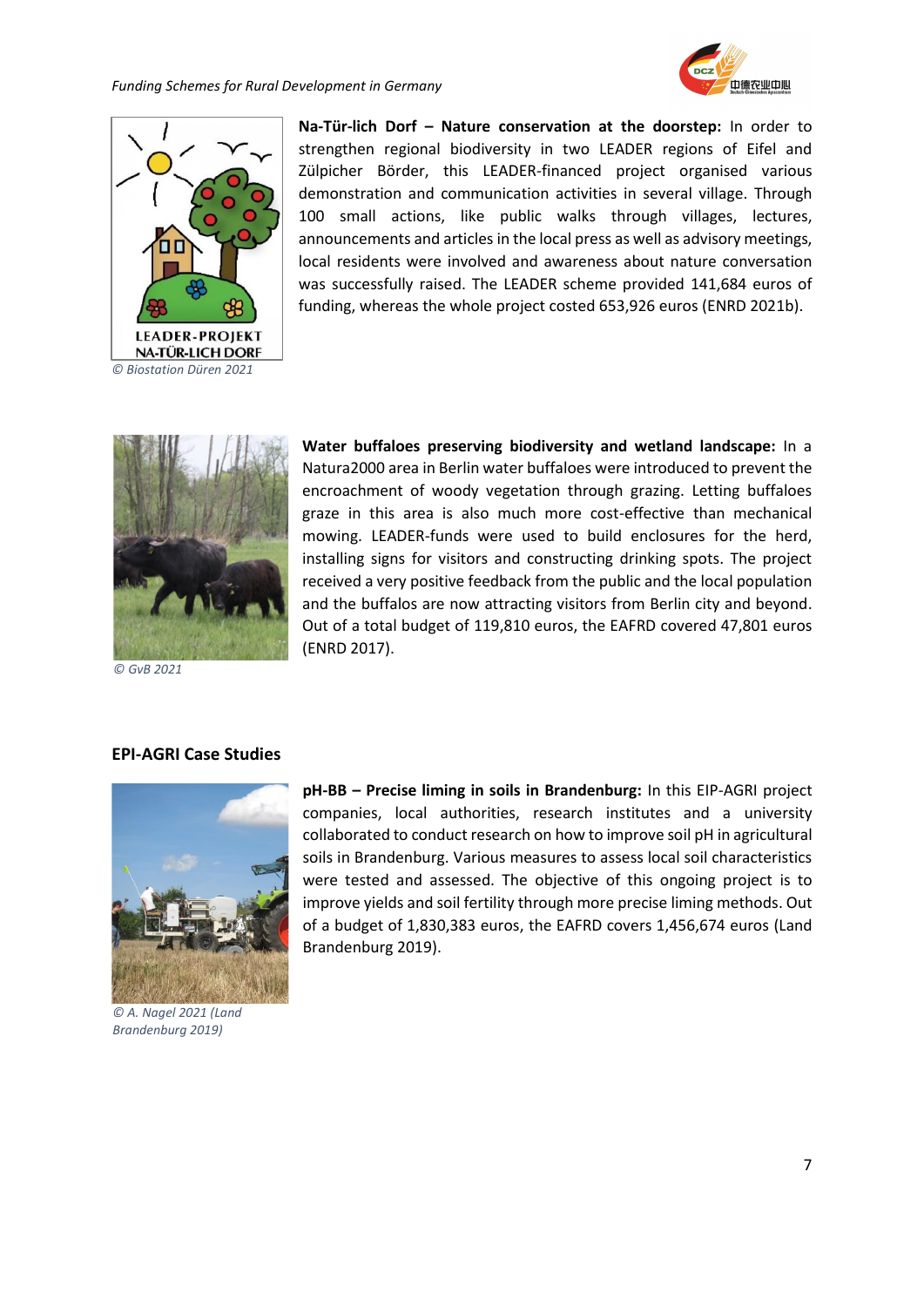*Funding Schemes for Rural Development in Germany*





**Alternative phosphorus fertilizers (P-recyclates) to increase the yield of legumes and cereals in organic farming**: In this project of the Chamber of Agriculture in North Rhine-Westphalia in collaboration with several farmers and the Bingen University of Technology, several phosphate alternatives are tested in practice under organic farming. Different application methods are assessed in trials on three different farms and results will be presented in workshops and at a field day (Landwirtschaftskammer NRW 2021). The total budget applied for amounts to 483,969 euros.

*© Landwirtschaftskammer NRW 2021*



*© D. Augustin 2021 (EIP NDS 2021)*

**PlaLuSt - Plasma air purification in the pigsty to reduce ammonia content and simultaneously improve animal welfare**: In collaboration with several farmers the HAWK University of Applied Sciences and Art plans to develop a plasma air purification system. Such as system could offer a sustainable and more animal-friendly method to reduce ammonia content in pigsties (EIP NDS 2021). The project budget that was applied for funding amounts to 303,626 euros.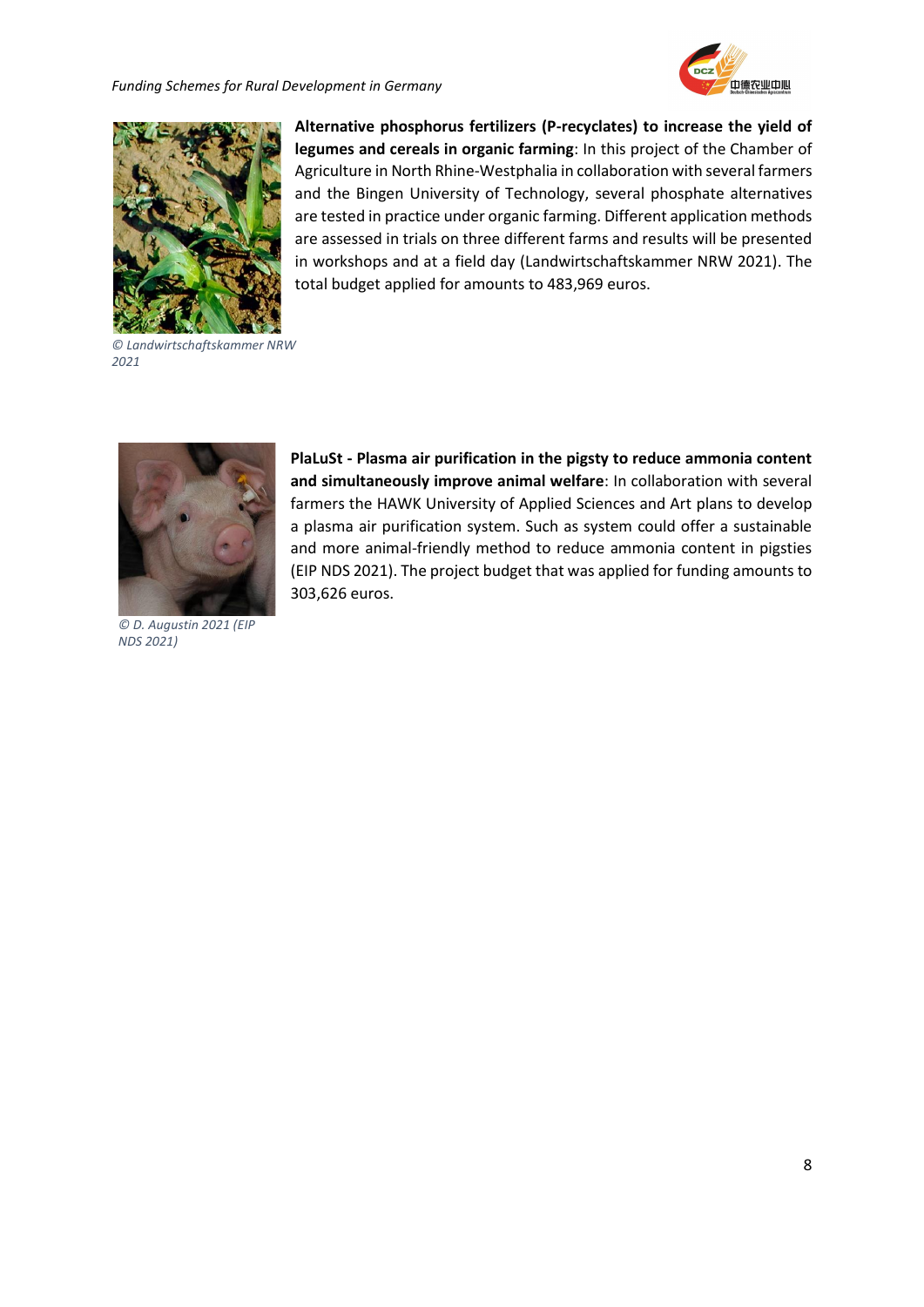

### **References**

**Biostation Düren (2021):** Dörfliche Biodiversität erhalten[! https://biostation](https://biostation-dueren.de/projekte/dorfoekologie/na-tuer-lich-dorf/)[dueren.de/projekte/dorfoekologie/na-tuer-lich-dorf/](https://biostation-dueren.de/projekte/dorfoekologie/na-tuer-lich-dorf/) (accessed: 3 August 2021).

**BMEL (2019):** Umsetzung der ELER-Förderperiode 2014 bis 2020 für ländliche Räume in Deutschland. [https://www.bmel.de/DE/themen/laendliche-regionen/foerderung-des-laendlichen-raumes/eu](https://www.bmel.de/DE/themen/laendliche-regionen/foerderung-des-laendlichen-raumes/eu-foerderung/eler-2014-2020-umsetzung.html)[foerderung/eler-2014-2020-umsetzung.html](https://www.bmel.de/DE/themen/laendliche-regionen/foerderung-des-laendlichen-raumes/eu-foerderung/eler-2014-2020-umsetzung.html) (accessed: 3 August 2021)

**BMEL (2020):** Sonderrahmenplan: Förderung der ländlichen Entwicklung. [https://www.bmel.de/DE/themen/laendliche-regionen/foerderung-des-laendlichen](https://www.bmel.de/DE/themen/laendliche-regionen/foerderung-des-laendlichen-raumes/gemeinschaftsaufgabe-agrarstruktur-kuestenschutz/gak-sonderrahmenplan-laendliche-entwicklung.html)[raumes/gemeinschaftsaufgabe-agrarstruktur-kuestenschutz/gak-sonderrahmenplan-laendliche](https://www.bmel.de/DE/themen/laendliche-regionen/foerderung-des-laendlichen-raumes/gemeinschaftsaufgabe-agrarstruktur-kuestenschutz/gak-sonderrahmenplan-laendliche-entwicklung.html)[entwicklung.html](https://www.bmel.de/DE/themen/laendliche-regionen/foerderung-des-laendlichen-raumes/gemeinschaftsaufgabe-agrarstruktur-kuestenschutz/gak-sonderrahmenplan-laendliche-entwicklung.html) (accessed: 3 August 2021)

**BMEL (2021a):** BMEL-Nachhaltigkeitsbericht 2021. Strategien für nachhaltige Landwirtschaft, Ernährung und ländliche Räume.

**BMEL (2021b):** Rahmenplan der Gemeinschaftsaufgabe "Verbesserung der Agrarstruktur und des Küstenschutzes" 2021-2024.

**EC (2020):** Factsheet on 2014-2020 national framework for rural development in Germany [https://ec.europa.eu/info/sites/default/files/food-farming-fisheries/key\\_policies/documents/rdp](https://ec.europa.eu/info/sites/default/files/food-farming-fisheries/key_policies/documents/rdp-factsheet-germany-national-framework_en.pdf)[factsheet-germany-national-framework\\_en.pdf](https://ec.europa.eu/info/sites/default/files/food-farming-fisheries/key_policies/documents/rdp-factsheet-germany-national-framework_en.pdf)

**EIP NDS (2021):** PlaLuSt: Plasmabasierte Luftreinigungsanlage.<https://www.eip-nds.de/plalust.html> (accessed: 3 August 2021).

**ENRD (2017):** Water buffaloes preserving biodiversity and wetland landscape. [https://enrd.ec.europa.eu/projects-practice/water-buffaloes-preserving-biodiversity-and-wetland](https://enrd.ec.europa.eu/projects-practice/water-buffaloes-preserving-biodiversity-and-wetland-landscape_en)[landscape\\_en](https://enrd.ec.europa.eu/projects-practice/water-buffaloes-preserving-biodiversity-and-wetland-landscape_en) (accessed: 3 August 2021).

**ENRD (2021a):** Local Village Shop – Germany. [https://enrd.ec.europa.eu/projects-practice/local](https://enrd.ec.europa.eu/projects-practice/local-village-shop-germany_en)[village-shop-germany\\_en](https://enrd.ec.europa.eu/projects-practice/local-village-shop-germany_en) (accessed: 3 August 2021).

**ENRD (2021b):** Na-Tür-lich Dorf - Nature conservation at the doorstep[. https://enrd.ec.europa.eu/projects](https://enrd.ec.europa.eu/projects-practice/na-tur-lich-dorf-nature-conservation-doorstep_en)[practice/na-tur-lich-dorf-nature-conservation-doorstep\\_en](https://enrd.ec.europa.eu/projects-practice/na-tur-lich-dorf-nature-conservation-doorstep_en) (accessed: 3 August 2021).

**EU (2013):** Regulation (EU) No 1305/2013 of the European Parliament and oft he Council of 17 december 2013 on support for rural development by the European Agricultural Fund of Rural Development (EAFRD) and repealing Council Regulation (EC) No 1698/2005.

**GvB (2021):** Wasserbüffel Projekt[. http://wasserbueffel.gvb-berlin.de/](http://wasserbueffel.gvb-berlin.de/) (accessed: 3 August 2021).

**Land Brandenburg (2019):** pH-BB – Präzise Kalkung für Brandenburger Böden.

<https://eler.brandenburg.de/eler/de/veroeffentlichungen/projekte-des-monats/2019/januar-2019/> (accessed: 3 August 2021).